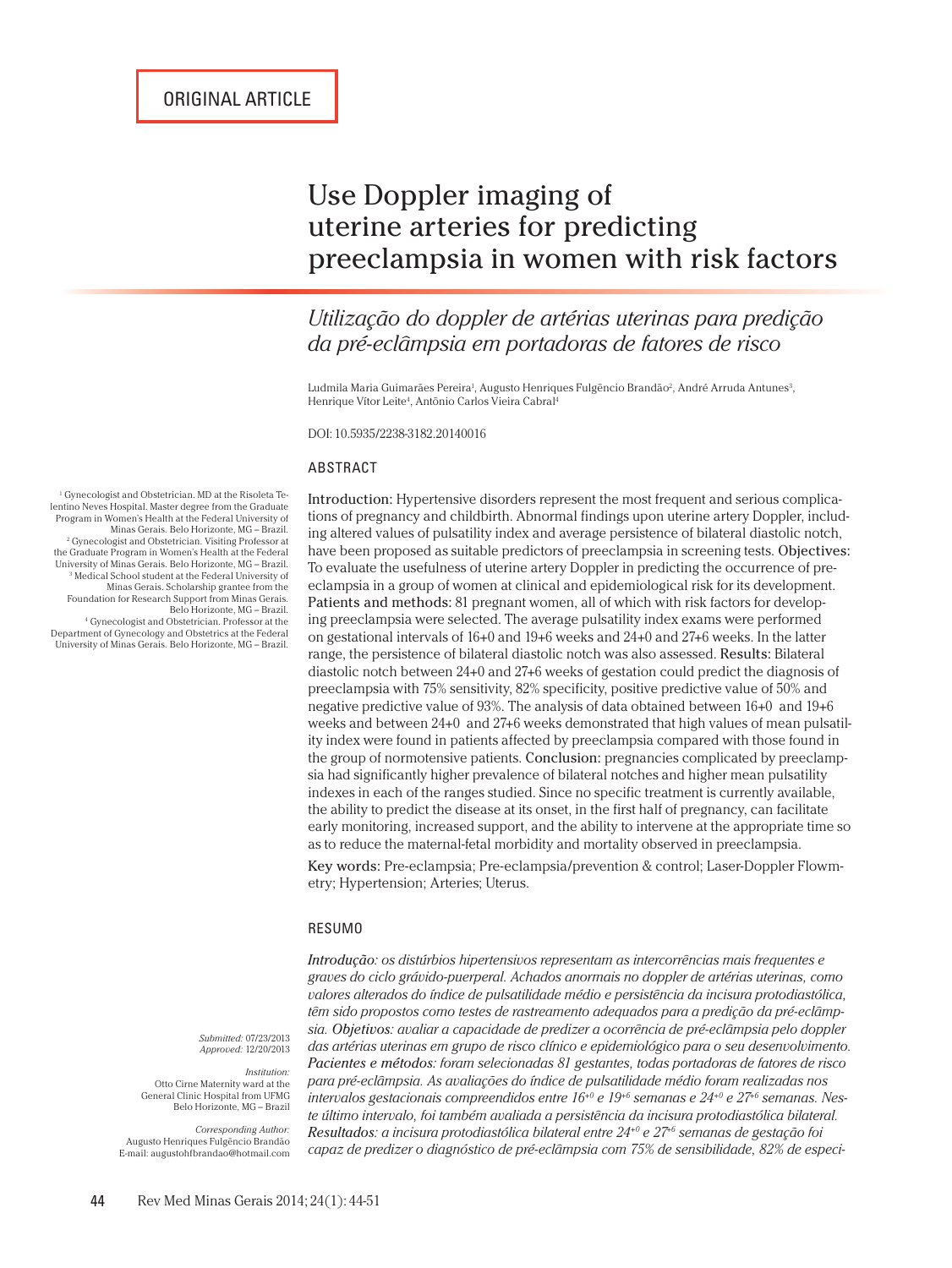*ficidade, valor preditivo positivo de 50% e valor preditivo negativo de 93%. A análise dos dados obtidos entre 16+0 e 19+6 semanas de gestação e entre 24+0 e 27+6 semanas de gestação demonstrou que elevados valores de índice de pulsatilidade médio foram encontrados no grupo de pacientes acometidas pela pré-eclâmpsia quando comparado aos encontrados no grupo de pacientes normotensas. Conclusão: as gestações complicadas pela pré-eclâmpsia mostraram prevalência significativamente maior de incisura bilateral e medidas de índice de pulsatilidade médio maiores em cada um dos intervalos estudados. Como nenhum tratamento específico está atualmente disponível, a possibilidade de se predizer a doença, com início ainda na primeira metade da gestação, pode facilitar a monitorização precoce, a instituição de medidas de suporte e a intervenção em momento apropriado para reduzir a morbimortalidade materno-fetal observada na pré-eclâmpsia. Palavras-chave: Pré-eclâmpsia; Pré-eclâmpsia/preven-*

*ção & controle; Fluxometria por Laser-Doppler; Hipertenção; Útero; Artérias.*

# INTRODUCTION

Preeclampsia (PE) represents the main cause of maternal mortality in developed countries.1 Worldwide, 10 to 15% of maternal deaths are associated to PE and eclampsia.<sup>2</sup> In Brazil<sup>3</sup>, PE is responsible for 23% of direct maternal deaths.

It is considered that the placental tissue is sufficient and necessary for the development of PE because its removal at the time of delivery results in improved clinical symptoms.4.5 The increase in blood pressure during pregnancy is associated with increased risk of premature placenta separation (PPS), disseminated intravascular coagulation (DIC), cerebral hemorrhage, liver failure, and acute renal failure.<sup>2</sup>

The normal gestation is characterized by systemic inflammation, oxidative stress, changes in the levels of angiogenic factors, and vascular reactivity. This process is exacerbated in PE with associated loss of compensatory mechanisms, eventually resulting in vascular and placental dysfunction. The hypoxic and ischemic placenta seems to represent the physiopathological basis of PE. The placenta and maternal vasculature are sources of reactive oxygen and nitrogen species that can interact and produce oxidants that are possibly responsible for changes in the vascular function observed in PE. The interaction between placental hypoxia and maternal vascular dysfunction appears to occur through fragments of syncytiotrophoblast or angiogenic factors secreted by the placenta into maternal circulation.<sup>5</sup>

Considering its significant incidence and severity, an effective tracing test is essential in the early identification

of PE.6 Because no specific treatment for PE is currently available, its prediction may facilitate early monitoring such as the imposition of measures of support and intervention at the appropriate time to reduce maternal-fetal morbidity and mortality associated with PE.7

The traditional method for tracking PE consists in the evaluation of maternal history, allowing the identification of approximately only 30 and 20% of cases that will develop into early and late PE, respectively.<sup>8</sup> Blood pressure and proteinuria are also not good predictors of adverse fetal or maternal outcomes, thus, the development of additional markers is necessary.9

The uterine artery dopplerfluxometry allows the identification of women at risk for the development of PE, in particular the early type, facilitating the timely use of antiplatelet prophylaxis to prevent or slow down the development of the severe form of this disease.<sup>7</sup> Abnormal findings in uterine artery doppler in the first and second trimesters have been proposed as tracing tests suitable to predict PE 2, 6, 10, 11, restricted intrauterine growth (RIUG), PSP, and pre-term labor.<sup>10</sup>

The aim of this study was to evaluate the ability to predict the occurrence of PE using a uterine artery doppler in a clinical and epidemiological risk group for PE development.

## MATERIAL AND METHODS

A longitudinal and prospective study was conducted from January 2011 to March 2012 in the High Risk Prenatal service from the General Clinic Hospital from the Federal University of Minas Gerais (UFMG). A total of 81 pregnant women over the age of 18 years old were included, without fetal malformations, with risk factors for PE, and evaluated between the 16+0 19+6 and  $24^{+0}$  and  $27^{+6}$  gestational weeks. The risk factors considered were those already described in the literature.<sup>12</sup> Patients with incomplete medical records, questionable diagnostic criteria for PE, loss of follow-up, and development of gestational hypertension were excluded. The study was approved by the Committee of Ethics in Research (COEP) from UFMG. All included patients read and signed a volunteer informed consent.

The following parameters were evaluated: maternal age; parity; IMC; gestational age according to the date of last menstruation with confirmation by ultrasound in the first half of the gestation; mean arterial pressure (MAP); and uterine artery doppler for the calculation of average pulsatility index (average PI),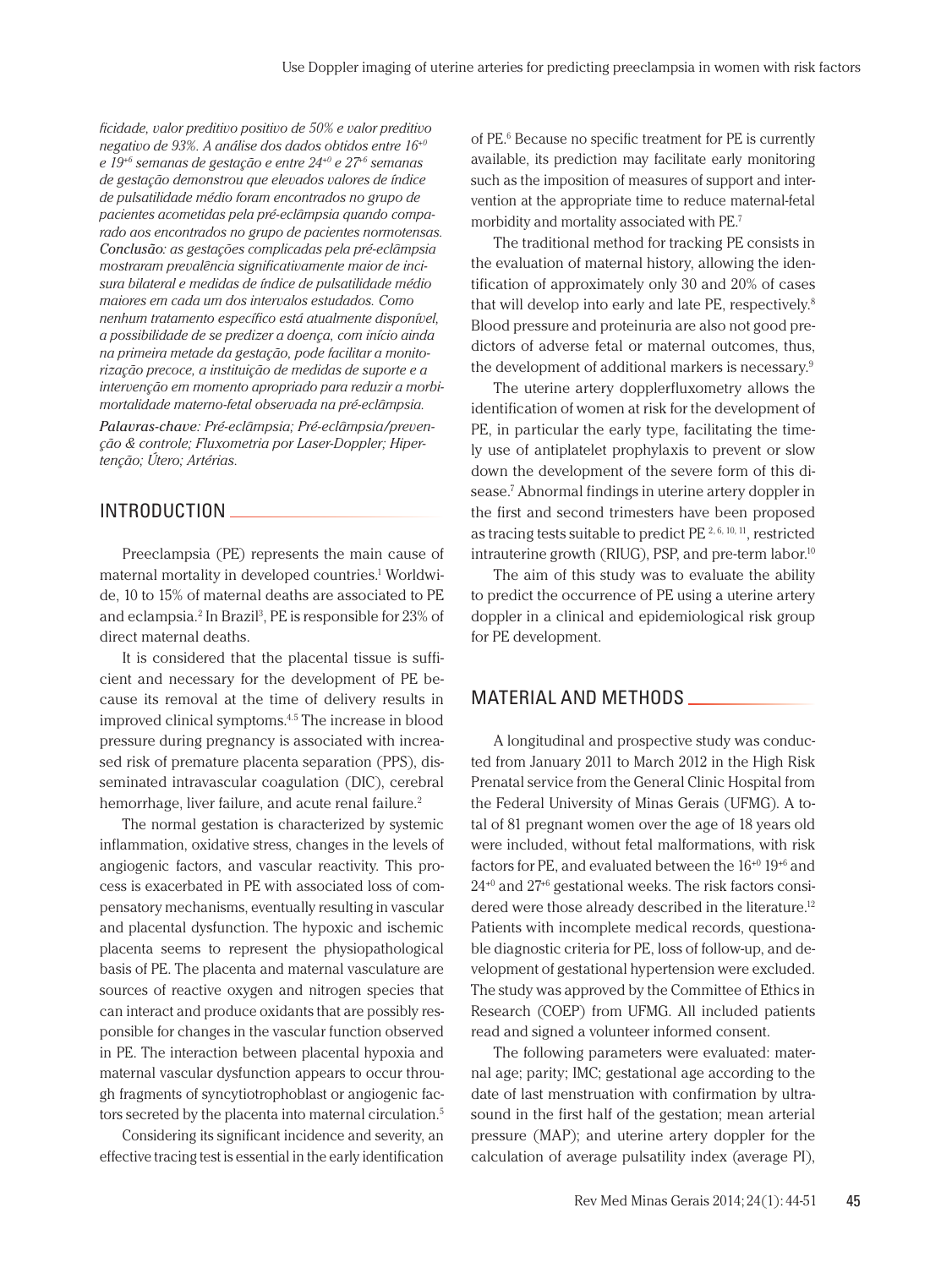and evaluation of persistent bilateral protodiastolic notch. The PE group of patients was compared to the group of patients who did not develop the disease and, within the PE cases, the group that developed the early form was compared to the group that developed the late form.

## **Dopplerfluxometric study of uterine arteries**

The uterine artery doppler was performed with a 7.5 mHz linear probe (SONOACE 8800® – Medison Co., Ltd). The right and left uterine arteries were visualized in a longitudinal lateral to the uterus incision and flow velocity waves (FVW) were obtained with the patient supine and head slightly elevated in both studied moments. The proximal third of uterine arteries was always probed and the pulsatile doppler was used to obtain three consecutive waves of flow velocity (FVW). PI from each artery was measured for the calculation of the average PI and the morphology of FVW in the search for protodiastolic notches was evaluated.

The evaluation of the protodiastolic notch was performed in both studied moments. However, whereas in pregnancies with normal evolution, the protodiastolic notch disappeared until the  $26<sup>th</sup>$  week of gestation<sup>13.14</sup>, the examination of altered persistence of bilateral notch in the second studied moment was considered.

#### **Diagnostic criteria for preeclampsia**

The PE diagnosis was based on the clinical classification of the disease in mild and severe forms<sup>15</sup> and the classification based on the beginning of clinical manifestations, i.e. early PE (patients with onset of symptoms before 34 gestational weeks) and late PE (patients in which symptoms begin after 34 gestational weeks).<sup>16-18</sup>

#### **Statistical analysis**

The alpha error  $(α)$  of 5% and beta error  $(β)$  of 20% were considered for sample calculation. The estimated sample was over 52 patients, similar to that reported by Bujoldet al.<sup>19</sup> and Teixeira et al.<sup>20</sup> The SHAPIRO-WILK normality test was used to verify normality in all quantitative variables. The Pearson Chi-square asymptotic test was used for categorical variables when 20% of cells, in the contingency table, presented expected

46 Rev Med Minas Gerais 2014; 24(1): 44-51

values between one and five and 80% above five. When more than 20% of the cells exhibited expected values between one and five, the Pearson Chi-square exact test was adopted. The Student t test was used for quantitative variables when they showed normal distribution, and the Mann Whitney test for non-normal distribution variables. The average PI values were described by box-plot. The paired t-test was used for quantitative variables of normal distribution and the Wilcoxon test for quantitative variables of non-normal distribution in comparisons of variables between the two moments of evaluation in each group. The comparisons of variables differences in the two moments of evaluation between the groups were performed using the Student t test for normal distribution variables and the Mann Whitney test for nonnormal distribution variables. The significance level was set at 0.05. Calculations of sensitivity, specificity, positive predictive value (PPV), and negative predictive value (NPV) were made in the evaluation of protodiastolic notch as a method to predict PE between 24+0 and 27+6 gestational weeks. The test diagnostic analysis via the ROC curve, calculations of sensitivity, specificity, PPV, and NPV were used for the evaluation of the average PI as a method to predict PE between  $16^{+0}$  and  $19^{+6}$  and  $24^{+0}$ and 27+6 gestational weeks. Sensitivity, specificity, PPV, and PNV were calculated in the combined evaluation between the average PI in the second evaluation moment and protodiastolic notch.

# RESULTS

Eleven out of the 81 patients were excluded for loss of follow up and 8 for not presenting all the necessary criteria for PE diagnosis. Out of the 62 included patients, 50 did not develop PE and 12 did. Of these, five showed the early form and seven the late form.

The characteristics of the selected pregnant women were evaluated in the first studied moment, i.e. during the evaluation between the  $16^{+0}$  and  $19^{+6}$  gestational weeks. In the analyzed qualitative variables, 25 patients were nulliparous (40.3%), the majority showed brunette skin (27, 43.5%), and 28 presented altered body mass index (BMI) (45.2%) featuring overweight or obesity. In the analyzed quantitative variables, the mean maternal age was 29.8 years, median BMI was 23.2 kg/m<sup>2</sup>, and the average MAP was 90.8 mmHg.

A history of PE represented most of the cases (22.6%), followed by nulliparity (17.7%) in the evaluation of risk factors presented by the patients.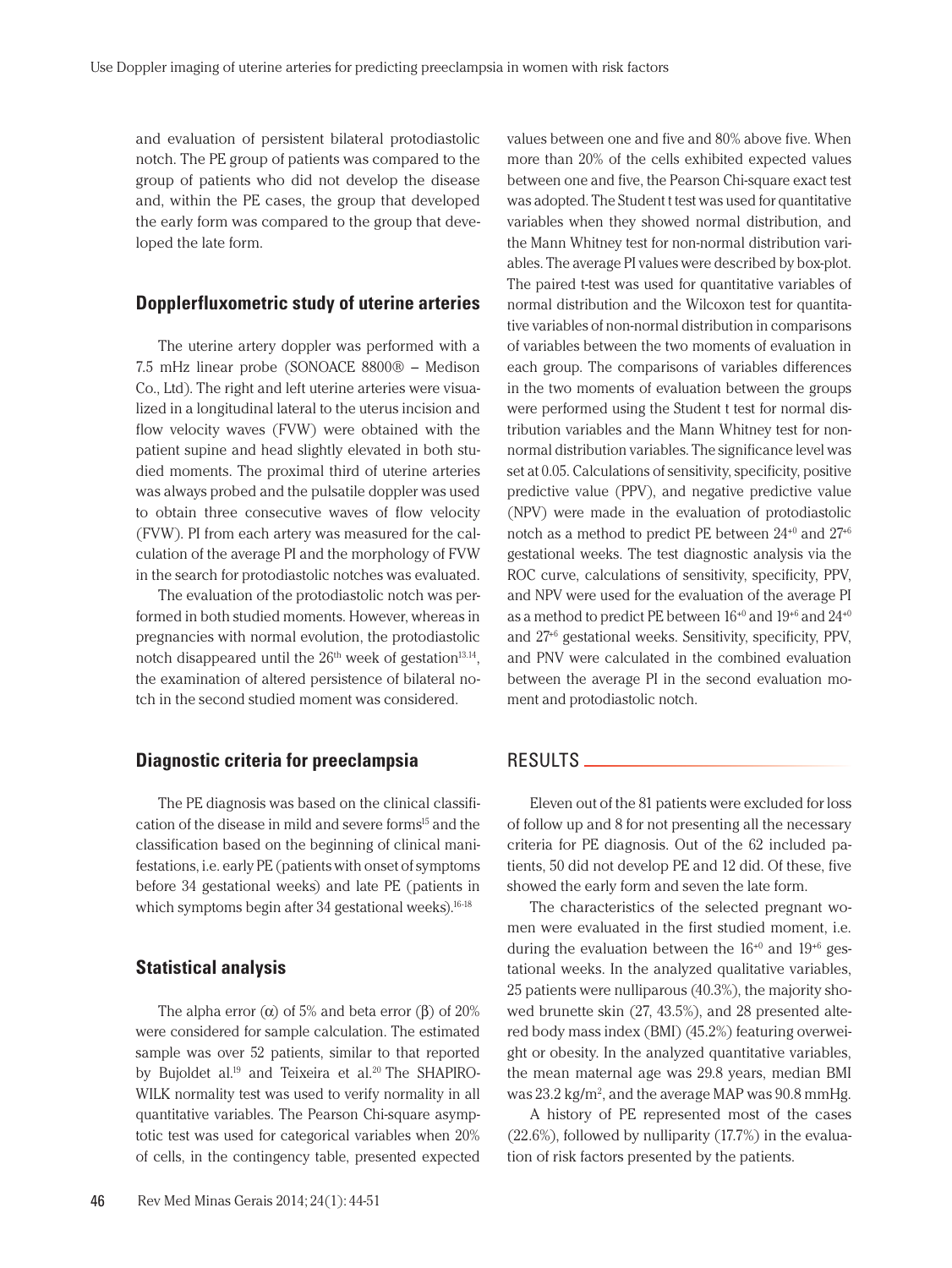The demographic and gestational characteristics and systemic blood pressure values were similar in the groups with and without PE when patients were evaluated in the period of  $16^{+0}$  to  $19^{+6}$ gestational weeks. The average PI values were significantly higher in the group of patients that developed PE  $(p = 0.010)$  (Table 1).

| Table 1 - Comparison between variables obtained in   |
|------------------------------------------------------|
| the first evaluation of patients with and without PE |

| <b>Variables</b>               | No PE           | <b>PE</b>       | p value              |
|--------------------------------|-----------------|-----------------|----------------------|
| Pregnancies*                   |                 |                 |                      |
| $\mathcal{I}$                  | 19(90,5)        | 2(9,5)          |                      |
| $\geq$ 2                       | 31(75,6)        | 10(24, 4)       | $0,336^3$            |
| Skin complexion *              |                 |                 |                      |
| <i><b>Brunette</b></i>         | 22(81,5)        | 5(18,5)         |                      |
| Leucoderma                     | 14(82,4)        | 3(17,6)         | 1,0003               |
| Melanoderma                    | 14(77,8)        | 4(22, 2)        |                      |
| Maternal age                   | $29.8 \pm 6.6$  | $30,0 \pm 4,4$  | $0,921$ <sup>1</sup> |
| Mean arterial pressure (MAP)** | $90.0 \pm 8.3$  | $93.8 \pm 5.5$  | 0,130 <sup>1</sup>   |
| Average Pulsatility Index **   | $1,11 \pm 0,24$ | $1,31 \pm 0,17$ | 0,010 <sup>1</sup>   |
| Body Mass Index (BMI) ***      | $23.2 \pm 9.0$  | $24,6 \pm 7,9$  | 0,2192               |
| Gestational age***             | $17,5 \pm 3,0$  | $16.5 \pm 1.0$  | 0,0592               |

\* n (%); \*\* average ± standard deviation; \*\*\* median ± interquartile interval. <sup>1</sup>t-Student test. <sup>2</sup> Mann-Whitney test. <sup>3</sup> Pearson exact Chi-square test.

The evaluation of patients in the period between 24+0 and 27+6 gestational weeks (Table 2) did not allow the identification of differences in gestational age and MAP. The average PI was significantly higher in the group of patients with PE ( $p < 0.0001$ ). Bilateral uterine arteries notch was observed in 18 out of 62 followed up patients (29%) being present in 50% of PE cases and absent in 93.2% among those who did not develop the disease. Considering these data, the bilateral protodiastolic notch verified at the time of the second assessment, i.e. between  $24^{+0}$  and  $27^{+6}$ gestational weeks, predicted the onset of PE clinical manifestations with 75% sensitivity, 82%specificity, 50% PPV, and 93% NPV.

**Table 2** - Comparison between variables obtained in the second evaluation of patients with and without PE

| <b>Variables</b>               | No PE           | <b>PE</b>       | p value                 |
|--------------------------------|-----------------|-----------------|-------------------------|
| Gestational age***             | $26,0{\pm}2,0$  | $25.0 \pm 1.0$  | $0,508^2$               |
| Mean arterial pressure (MAP)** | $83,3{\pm}10,0$ | $91,7\pm 16,7$  | $0,064^2$               |
| Average Pulsatility Index **   | $0.86 \pm 0.15$ | $1,16 \pm 0,19$ | $<$ 0,0001 <sup>1</sup> |
| <b>Bilateral notch</b>         |                 |                 |                         |
| Yes $*$                        | 9(50,0)         | 9(50,0)         | < 0.0001 <sup>3</sup>   |
| $No *$                         | 41(93,2)        | 3(6,8)          |                         |

\* n (%); \*\* average ± standard deviation; \*\*\* median ± interquartile interval. <sup>1</sup>t-Student test. <sup>2</sup> Mann-Whitney test. <sup>3</sup> Pearson exact Chi-square test.

There was no statistical significance difference between the average values of average PI observed in the two moments of evaluation in patients with and without PE ( $p = 0.099$ ).

A significant reduction in the average PI was observed between the average PI from the two moments of evaluation (Table 3) in patients with and without PE (p 0.009 and < p 0.0001, respectively) (Table 3). A significant MAP reduction was obtained from the first to the second moment in the study, only in patients without PE (Table 3).

Figure 1 presents a graph with the average PI behavior in the two moments of evaluation  $(16^{+0}$  to  $19^{+6}$  and  $24^{+0}$  to  $27^{+6}$  gestational weeks) between the two groups of pregnant women (with and without PE). In both groups the average of average PI value was higher in the period between  $16^{+0}$  and  $19^{+6}$  gestational weeks than in the other moment.

The ROC curve built from data obtained in the first moment of evaluation ( $16^{+0}$  to  $19^{+6}$  gestational weeks) presents an area of 0.767 with 95% confidence interval from  $0.643$  to  $0.890$  and p value =  $0.004$  (Figure 2, Table 5). According to the statistical definitions (Table 4), the result of the area under the ROC curve (AUC) reveals that the average PI performed in the first moment of the study can be classified as a regular method of PE diagnosis because the area lies in the range from 0.7 to 0.8.

**Table 3** - Comparison between clinical variables between the two studied moments

| <b>PE</b>               |                            |                  | No PF              |                  |                  |                       |
|-------------------------|----------------------------|------------------|--------------------|------------------|------------------|-----------------------|
| <b>Variables</b>        | 1 <sup>st</sup> evaluation | $2nd$ evaluation | p value            | $1st$ evaluation | $2nd$ evaluation | p value               |
| Average PI <sup>*</sup> | $1.31 \pm 0.17$            | 1.16±0.19        | 0.009 <sup>2</sup> | $1.11 \pm 0.24$  | $0.86 \pm 0.15$  | < 0.0001 <sup>2</sup> |
| $MAP**$                 | $93,3{\pm}5,8$             | $91,7 \pm 16,7$  | 0.067 <sup>1</sup> | $90,8 \pm 13,3$  | $83,3{\pm}10,00$ | < 0.00011             |

\* average ± standard deviation; \*\* median ± interquartile interval; MAP: mean arterial pressure ; Average IP: Average Pulsatility Index; 1 Wilcoxon test; <sup>2</sup> Paired t-Student test; <sup>A</sup> 16 +0 to 19 +6 gestational weeks; <sup>в</sup> 24 +0 to 27+6 gestational weeks.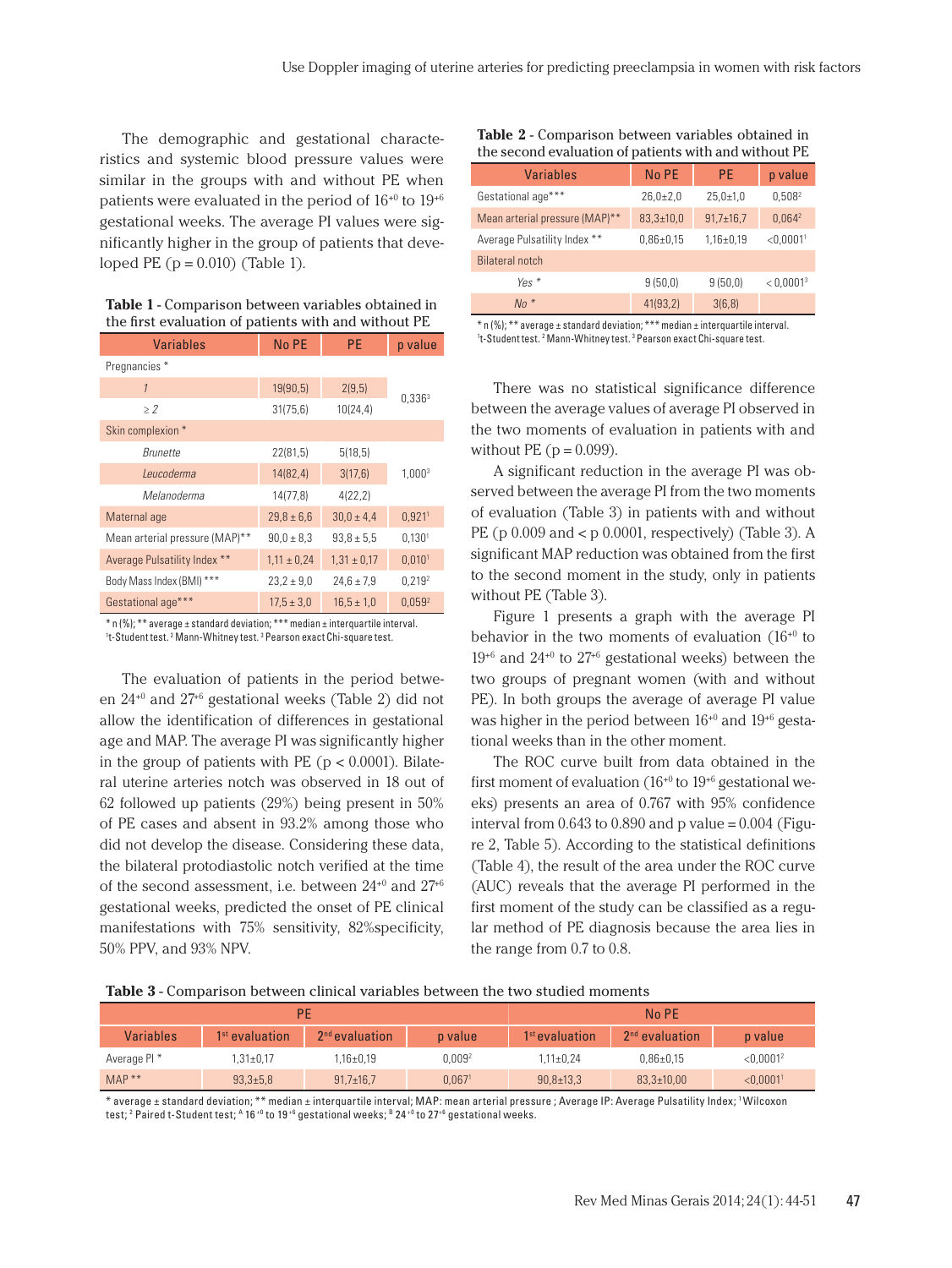

**Figure 1** - Average Pulsatility Index in uterine arteries; behavior in the two studied moments among normotensive pregnant women with development of preeclampsia.

**Table 4** - Values used in the interpretation of areas under the ROC curve in the statistical efficiency

| Area (AUC) | <b>Quality of diagnosis</b> |
|------------|-----------------------------|
| 0,9a1,0    | Excellent                   |
| 0,8a0,9    | Good                        |
| 0.7a0.8    | Regular                     |
| 0,6a0,7    | <b>Bad</b>                  |
| 0,5a0,6    | Insignificant               |
|            |                             |

Source: Martinez *et al.* <sup>2</sup>





**Table 5** - Data from the ROC curve in the first studied moment

| AUC   | <b>CI 95% AUC</b> | p value |
|-------|-------------------|---------|
| 0.767 | 0,643-0,890       | 0.004   |

AUC – Area under the ROC curve; CI – Confidence Interval.

The determination of average PI values, considered as cut-off points for PE's prediction, was performed based on five criteria: high specificity; high sensitivity; high PPV; high NPV; and high sensitivity and specificity. Two cut-off points were obtained for this last criterion. The cut-off point with the best result in the high specificity criterion (98%) was 1.59; in the high-sensitivity (91.7%) and high NPV (96.7%) criteria, 1.12; in the criterion high PPV, no point was found; and in the criterion high sensitivity (91.7 and 83.3%) and specificity (58 and 62%) cut-off points of 1.12 and 1.14 were found, respectively.

Regarding the data obtained in the second moment of evaluation  $(24^{+0}$  to  $27^{+6}$  gestational weeks), the ROC curve presents an area of 0.890 with 95% confidence interval from 0.788 to 0.992 and p-value < 0.0001 (Figure 3, Table 6). According to Table 4, the result of the area under the ROC curve (AUC) reveals that the average PI performed in the second moment of the study can be classified as a good method to predict PE because the area lies in the range from 0.8 to 0.9.



**Figure 3** - ROC curve with the average PI values obtained in the second moment of evaluation  $(24^{+0}$  to  $27^{+6}$ gestational weeks).

**Table 6** - Data from the ROC curve in the second studied moment

| AUC.  | <b>CI 95% AUC</b> | p value  |
|-------|-------------------|----------|
| 0.890 | $0,788 - 0,992$   | < 0.0001 |

AUC – Area under the ROC curve; CI – Confidence Interval.

The determination of average PI values in this range of gestational moment, considered as cut-off points for PE's prediction, was performed using the same criteria. The cut-off point with the best result in the criteria of high specificity (98%) and high PPV (87.5%) was 1.17; in the high-sensitivity criteria (91.7%) and high NPV (97.3%) 0.95; and in the criterion high sensitivity (91.7% for the two points) and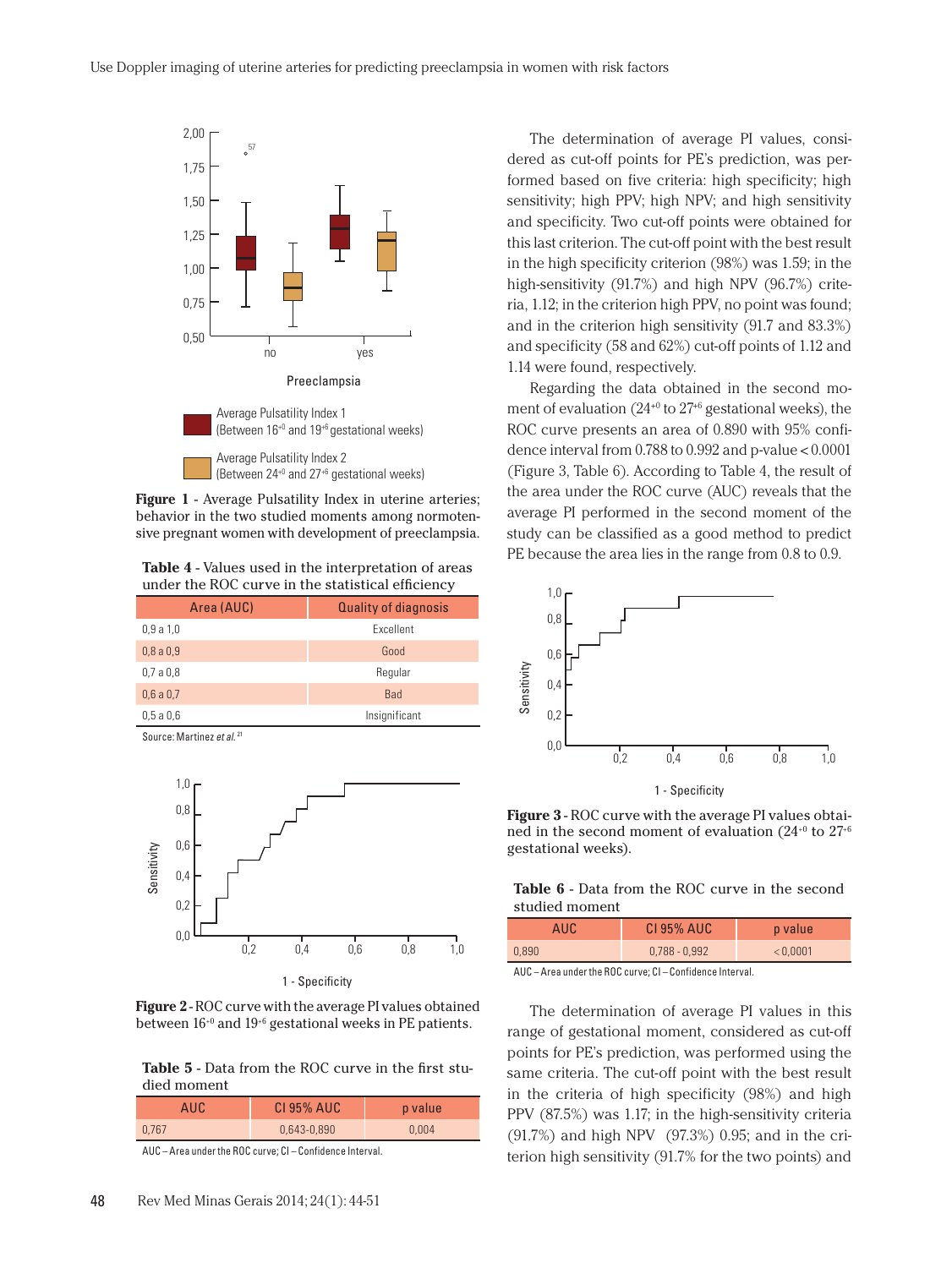specificity (70% and 72%) cut-off points of 0.95 and 0.93 were found, respectively.

Considering the cut-off point for the average PI conducted between 24+0 and 27+6 gestational weeks, which proved to be more sensitive  $(≥ 0.95)$ , the use of the association of the average PI and protodiastolic notch as methods to predict PE showed reduced sensitivity when compared to the isolated use of the average PI (Table 7).

| <b>Table 7</b> - Analysis of prediction of preeclampsia as- |  |  |
|-------------------------------------------------------------|--|--|
| sociated to exams                                           |  |  |

| Cut-off<br>points                                                              | <b>Sensitivity</b> | <b>Specificity</b> | <b>PPV</b> | <b>NPV</b> |
|--------------------------------------------------------------------------------|--------------------|--------------------|------------|------------|
| Present bilateral<br>protodiastolic<br>notch and<br>average PI *<br>$\ge 0.95$ | 0.889              | 0.667              | 0.727      | 0.857      |

\* Índice de pulsatilidade médio realizado entre 24+0 e 27+6 semanas de gestação.

# DISCUSSION \_

PE is one of the most intriguing and challenging conditions in medical science. In spite of intense research and rapid advancement of knowledge its etiology is still not completely understood. Furthermore, the fact that it is a unique disease during human gestation limits the development of animal models. Currently, the search for pathophysiological understanding about this disease points to a tracing pathway of early and more effective prediction and monitoring minimizing or even slowing its aggravation.

The uterine artery doppler has been investigated as a marker that reflects the development or perfusion of the placental vascular bed.7,14,21-24 The use of the uterine artery doppler in various moments of the gestation may represent a great opportunity for an early detection of PE.<sup>6</sup> There are no current prophylactic interventions that can substantially reduce the risk of this disease. $24$  Therefore, the possibility of stratification in the prenatal care is probably the greatest benefit of the uterine artery doppler tracing in the second trimester of gestation.<sup>25</sup>

In this study, we prospectively followed up a group of pregnant women at risk for PE, in moments that correspond to the process of trophoblastic invasion. The selection of a group of patients at risk for developing PE was performed considering that this would be the group that would benefit from the proposed examination.

In this study, the first gestational period using the uterine artery doppler was defined based on the most likely moment for admission of pregnant women in high-risk prenatal services in the Brazilian public health system. The pathophysiology of the disease in question was considered for the definition of the second period dopplerfluxometry evaluation of gestational uterine arteries, that is, the likely moment of completion in the process of trophoblastic invasion of spiral arteries as well as the evaluation of data already presented in the literature by studies that used doppler evaluation of uterine arteries in the second trimester of gestation.<sup>24.26</sup>

The data presented here show that the bilateral protodiastolic notch at the moment of the second evaluation, i.e. between  $24^{+0}$  and  $27^{+6}$  gestational weeks predicted the PE diagnosis with 75% sensitivity, 82% specificity, 50% PPV, and 93% NPV. The bilateral notch in the second study moment suggests an increased risk of PE development. These data corroborate those reported by Espinoza et al. $27$  who, after the dopplerfluxometric evaluation performed between 23 and 25 gestational weeks concluded that the protodiastolic notch represents an independent risk factor for the development of the disease.

Conversely, the data from this study also suggest that between  $24^{+0}$  and  $27^{+6}$  gestational weeks the absence of protodiastolic notch of uterine arteries gives patients 93% probability of not developing PE throughout their pregnancies. Comparatively, de Aguiar et al.14, after assessing the association between maternal uterine arteries protodiastolic notch and histopathological changes in uteroplacental vessels recommended that the proper trophoblastic invasion of the placental bed, revealed by typical histology of physiological changes, results in the absence of maternal bilateral protodiastolic notch uterine arteries. These data reinforce the pathophysiological mechanisms of the disease, namely, the possible role of inadequate trophoblastic invasion in the development of PE.

In relation to uterine artery perfusion, the data analysis from the first moment in the study  $(16^{+0}$  to  $19^{+6}$ gestational weeks) demonstrates that high average PI values were found in patients who developed PE (1.31 average) when compared to the values found in patients who have not developed the disease (1.11 average; p < 0.05). Therefore, patients who had high PI levels in uterine arteries presented higher incidence of PE. These results were similar to those previously reported by Llurba et al.<sup>23</sup> and Onwudiwe et al.<sup>24</sup> The study by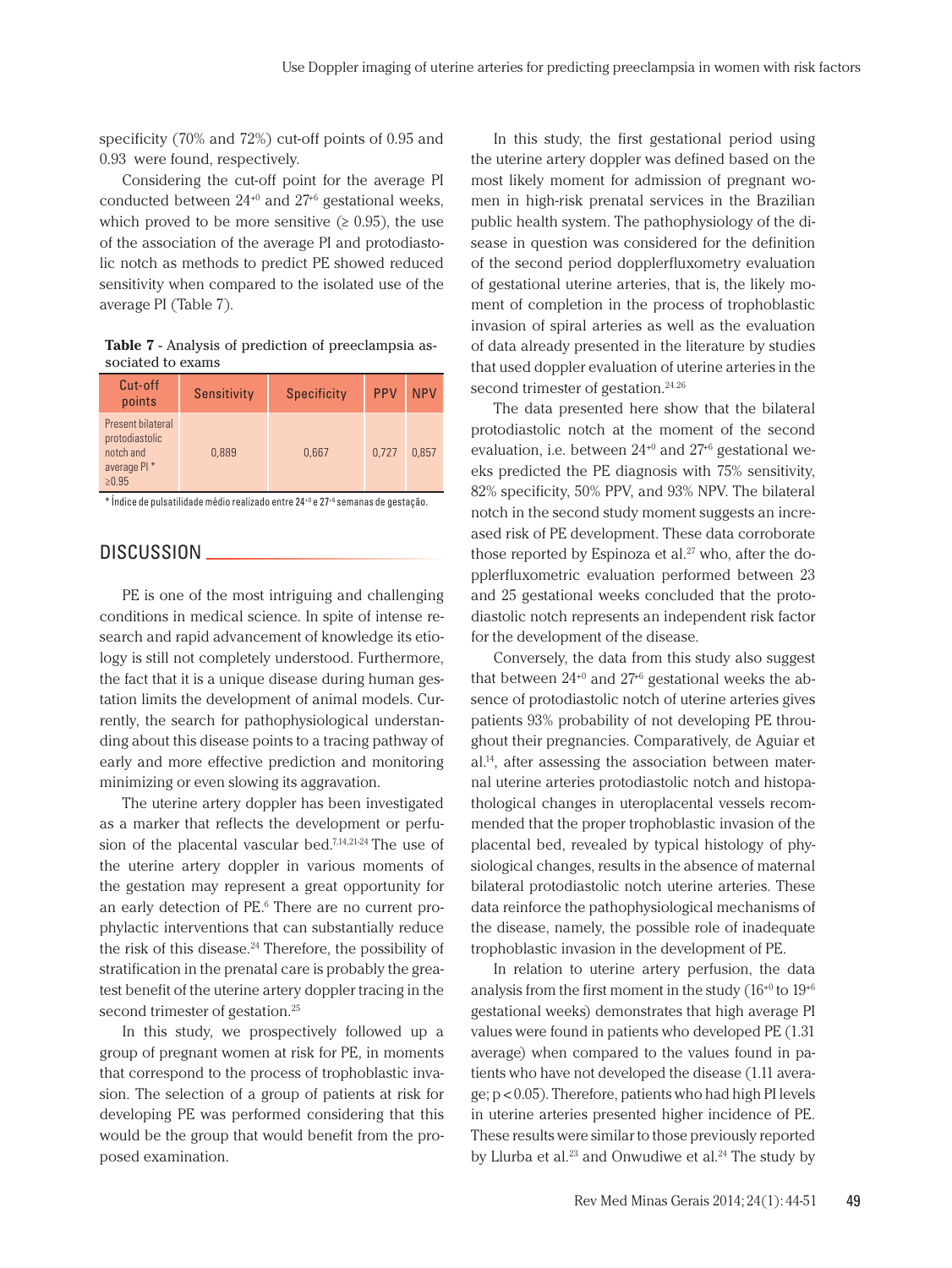Llurba et al.23 performed dopplerfluxometry between 19 and 22 gestational weeks. These authors observed that the average PI in uterine arteries was able to identify 70.6% of pregnancies that subsequently developed early PE and 23.5% of those that developed late PE. Onwudiwe et al.24 analyzed pregnant women between 22 to 24 gestational weeks and observed average PI values significantly higher in patients who developed PE and gestational hypertension when compared to the group that did not develop the disease.

According to the statistical definitions (Table 4), the result for the area under the ROC curve (AUC 0.767) reveals that the average PI performed in the first moment of the study can be classified as a regular method of PE diagnosis because the area lies in the range from 0.7 to 0.8. However, during this same period of evaluation, a high positive predictive value was not found for the average PI. An average PI value greater than or equal to 1.12 was coincidental with three of the six criteria assessed in the ROC curve: high sensitivity, high NPV, and high sensitivity and specificity. This data suggests that patients with risk factors for PE evaluated during the moment from  $16^{+0}$  to  $19^{+6}$  gestational weeks and presenting average PI values greater than or equal to 1.12 require more frequent prenatal follow up for an adequate monitoring of blood pressure and possible early diagnosis of this disease.

In the second studied moment  $(24^{+0}$  to  $27^{+6}$  gestational weeks), the average PI values identified were higher in the group of patients affected by PE (average of 1.16) when compared to those found in the group of healthy patients (average of 0.86; p < 0.0001). Similarly, Plasencia et al.<sup>26</sup> investigated the uterine artery doppler as a method to predict PE in two gestational periods (11<sup>+0</sup> to  $13^{+6}$  and  $21^{+0}$  to  $24^{+6}$  weeks) and found PI logarithm averages significantly higher in the group of patients who developed PE when compared to the group of patients not affected by the disease.

The data obtained in the second moment of evaluation  $(24^{+0}$  to  $27^{+6}$  gestational weeks) showed that the area under the ROC curve (AUC 0.890) reveals that the average PI performed in the second moment of the study can be classified as a good method to predict PE because the area lies in the range from  $0.8$  to  $0.9$ . Comparatively, Espinoza et al.<sup>27</sup>, studying pregnancies between 23 and 25 gestational weeks, showed that the average PI of uterine arteries was above 95 percentile and/or the bilateral notch presented AUC of 0.619 for the prediction of PE and AUC of 0.821 for the prediction of early PE. In the second moment in the study, the average PI values  $(≥ 0.95)$  were coincidental to the same three criteria registered in the first moment of evaluation: high sensitivity, high NPV, and high sensitivity and specificity. Therefore, the data suggest that the women with PE risk factors evaluated during the gestational period between 24+0 and 27+6 weeks, who showed average PI values greater than 0.95, deserve proper surveillance and special attention for early diagnosis of PE.28

Between 24+0 and 27+6 gestational weeks, more sensitivity for the prediction of PE with the isolated use of average PI was observed for PI values greater than or equal to 0.95 compared to the sensitivity observed for the association of average PI and protodiastolic notch (88.9%), which can be explained by the small number of patients with notch persistence  $(n = 18)$ .

#### CONCLUSION

The uterine artery doppler represents a useful and non-invasive method that allows early and indirect access to changes induced by the pregnancy in the uteroplacental circulation. Compared to pregnancies with normal results, pregnancies complicated by PE showed significantly higher prevalence of bilateral notch and higher average PI values in each of the studied moments. Therefore, for women with risk factors for the development of PE, the persistence of bilateral notch between  $24^{+0}$  and  $27^{+6}$  gestational weeks and the observation of average IP values greater than the cut-off points evidenced by the ROC curves in both moments in the study ( $16^{+0}$  to  $19^{+6}$  and  $24^{+0}$  to  $27^{+6}$  weeks) represent good markers for the prediction of this hypertensive disorder in the course of these pregnancies.

# REFERENCES

- 1. Roberts JM, Lain KY. Recent Insights into the pathogenesis of preeclampsia. Placenta. 2002; 23:359-72.
- 2. Jim B, Sharma S, Kebede T, Acharya A. Hypertension in pregnancy: a comprehensive update. Cardiol Rev. 2010; 18:178-89.
- 3. Victora CG, Aquino EML, Leal MC, Monteiro CA, Barros FC, Szwarcwald CL. Saúde de mães e crianças no Brasil: progressos e desafios. 2011. [Cited 2013 Jul 10]. Available from: http://download. thelancet.com/flatcontentassets/pdfs/brazil/brazilpor2.pdf
- 4. Cudihy D, Lee RV. The pathophysiology of pre-eclampsia: current clinical concepts. J Obstet Gynaecol. 2009; 29:576-82.
- 5. Rolfo A, Many A, Racano A, Tal R, Tagliaferro A, Ietta F, et al. (2010). Abnormalities in oxygen sensing define early and late onset preeclampsia as distinct pathologies. Plos One. 2010; 5(10):e13288.